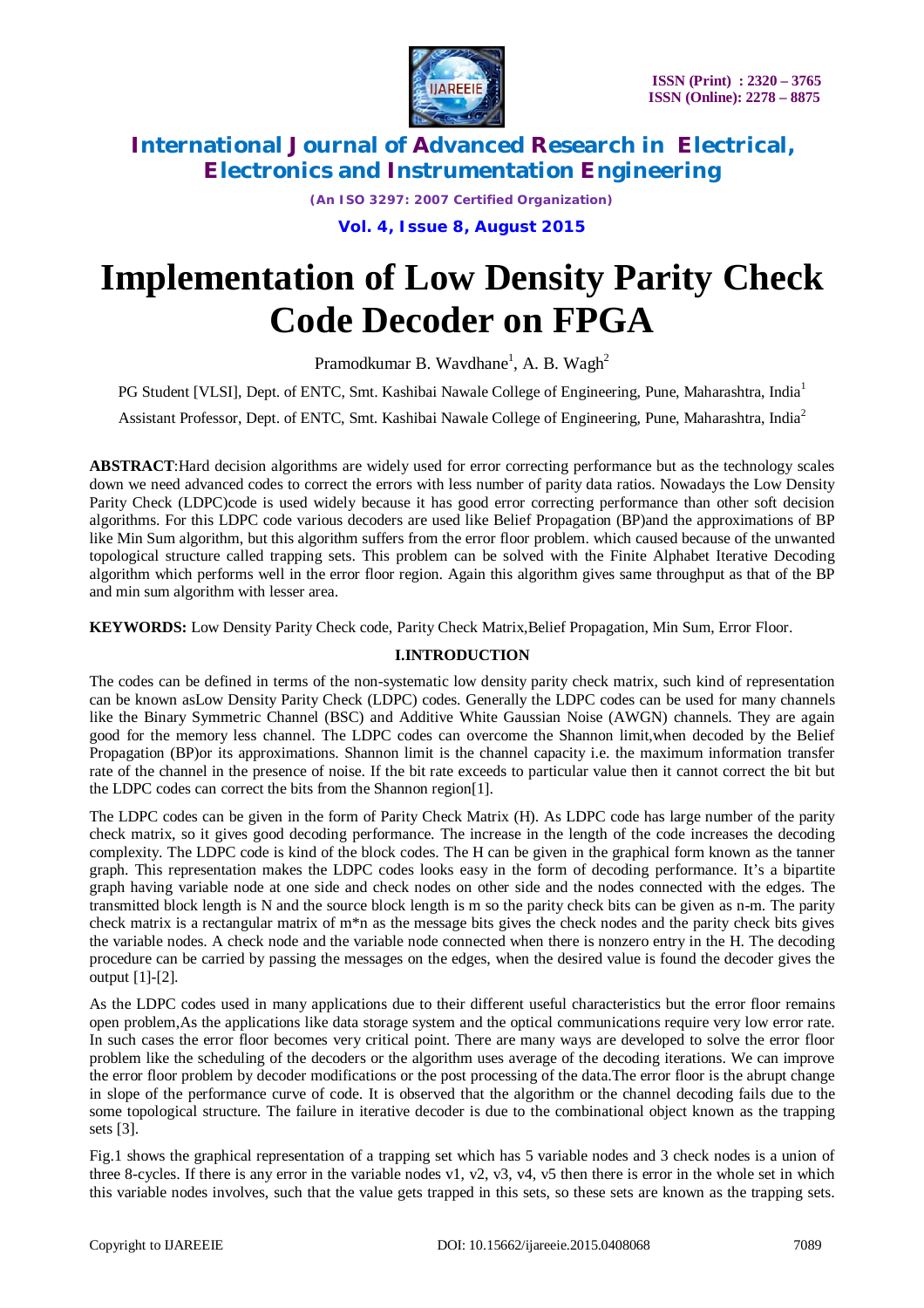

*(An ISO 3297: 2007 Certified Organization)*

### **Vol. 4, Issue 8, August 2015**

Such kind of the sets arises in the tanner graph due to which the error floor problem induced. In the set {v1, v2, v3, v4, v5} the smallest inducing set might be any variable node which belongs to the above set [4].



#### **II.RELATED WORK**

The Belief Propagation(BP) based algorithm can efficiently decode theLDPC codes.It uses graphical modelfor the decoding purpose so it has low complexity architecture. It works well for LDPC codes nearly it approaches to Shannon limit. Because of this advantage this decoder used in many applications. But in low noise region this codes suffers the problem of error floor. The BP algorithm calculates the marginal of the function with the help of the graphical model known as tanner graph. And has its roots in baysian interference problems. This algorithm provides exact marginal on the loopy graphs. Due to the restrictions in the graphical model topology the exact interference in the baysian belief network becomes hard. The algorithm which uses the loopy structure can perform better than the algorithms which do not uses the loopy structure in the graphs. As that of the previous decoder this decoder perform the iterative method for decoding purpose .Hence we have simple decoders on one site that is gallgers decoders and the decoders on the other site that is BP. The gap between this varies according to the complexity of the decoder. This again depends upon the length of the codes[5].

The LDPC decoder performs very well when decoded by the BP algorithm, but it includes complex computation which makes the decoder very complex. If the length of the code is small it performs well but as the length increases the decoding makes quite hard. To overcome this problem the approximations of the BP are to be used i.e. Min Sum decoder. The improvements mainly includes in the Check Node Unit. As the min sum decoder is approximation of the BP it works same as that of the BP algorithm i.e message passing on the edges of the tanner graph [6].

#### **III.SYSTEM ARCHITECTURE**

The messages are nothing but the finite alphabets in the FAID, As the FAID don't work as that of the Belief propagation givingthe values in the log likelihood probabilities. These functions are predefined maps designed using the knowledge of potentially harmful sub graphs that could be present in a given code, so these decoders works well than the BP in the error floor region. On certain column-weight-threethereexist 3-bit precision FAIDs that surpass the BP decoder in the error floor. FAIDs are able to performbetter at much lower complexity. As the FAID is message passing algorithm as that of the traditional algorithm, the important blocks in the algorithm are check node unit and variable node unit. The value from the variable node unit then passed to the check node unit.In this way the messages passed on check to variable nodes and variable to check nodes and permutations carried out and the data decoded [2]- [7].

#### **1. VNU ARCHITECTURE**

TheVariable Node Unit (VNU) architecture for decoding of low density parity check code decoder is as shown in the following figure.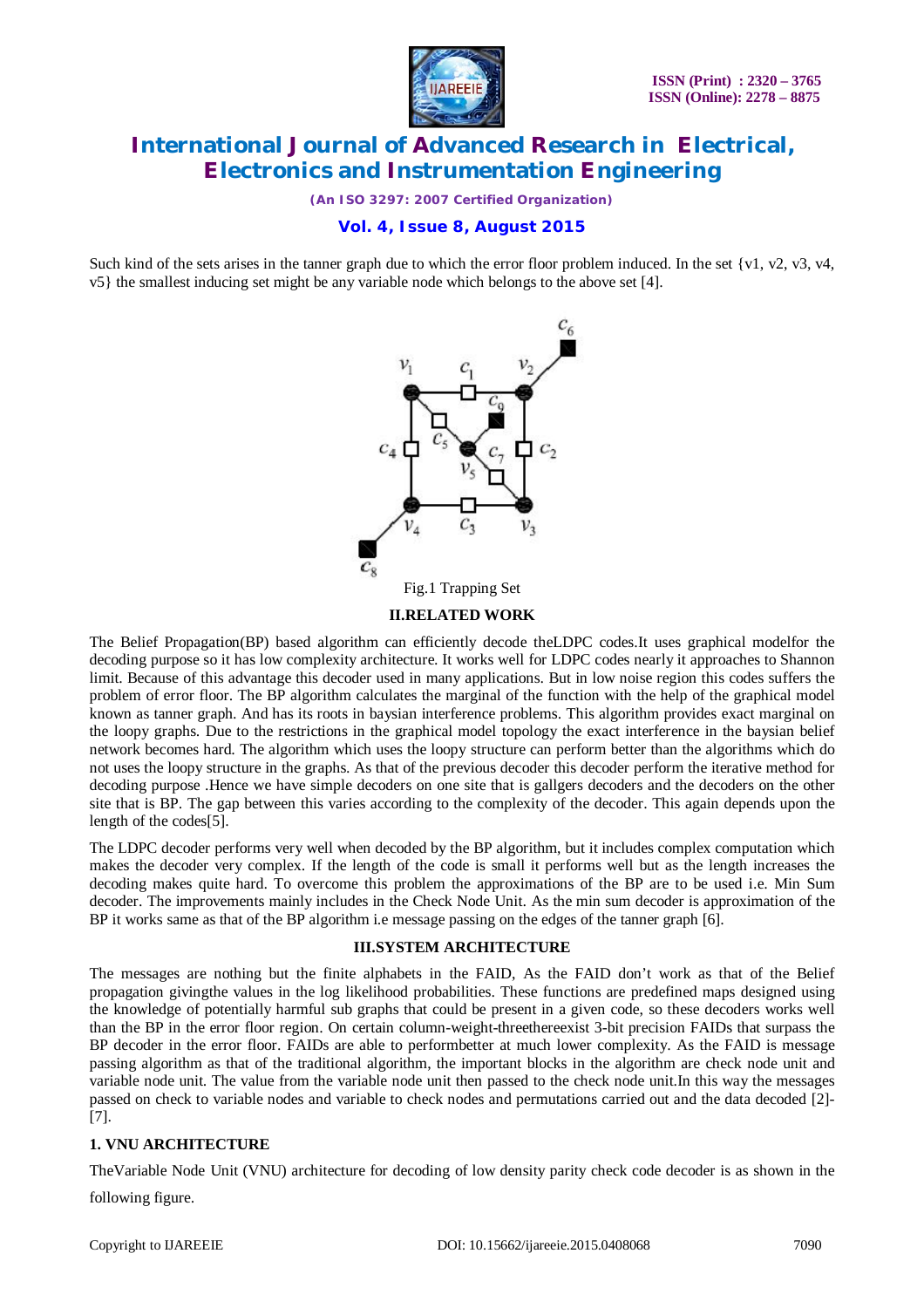

*(An ISO 3297: 2007 Certified Organization)*

**Vol. 4, Issue 8, August 2015**



Fig.2 Variable Node Unit

In fig. 2 the messagesm<sub>o</sub> to m<sub>2</sub>andchannel input y given to the variable node unit. The channel inputs are nothing but the predefined Boolean maps. The data get calculated and passed to the check node unit. The data get calculated as per the following equation.

#### $\varphi_v^L(bm0,bm1......bmdv-1) = b[\varphi_v^Lm0,m1......mdv-1],$  $b \epsilon$ {+or - 1)(1)

Where b is sign bit and *mo*to *mdv-1*are the messages. The messages get calculated and the messages further passed to the check node unit [2].

#### **2. CNU ARCHITECTURE**

The Check Node Unit (VNU) architecture for decoding of low density parity check code decoder is as shown in the following figure.



#### Fig.3 Check Node Unit

Fig. 3 gives the architecture of the check node unit, in which the in<sub>1</sub> to in<sub>dc</sub> are the inputs given to the CNU. The messages start with MSB and end up with the LSB the least significant bit is the sign bit. The CNU equation is given as follows

### $\varphi_c^1(b1m1, \dots, bdc - 1mdc - 1) = \prod_{i=1}^{dc-1} bj * \varphi_c^1(m1, \dots, mdc - 1)$   $bj\epsilon\{ + or - 1 \}$  (2)

Where b is the sign bit and *m1* to *mdc-1* are the messagesfor which the CNU use multiplexer function to calculate the sign [2].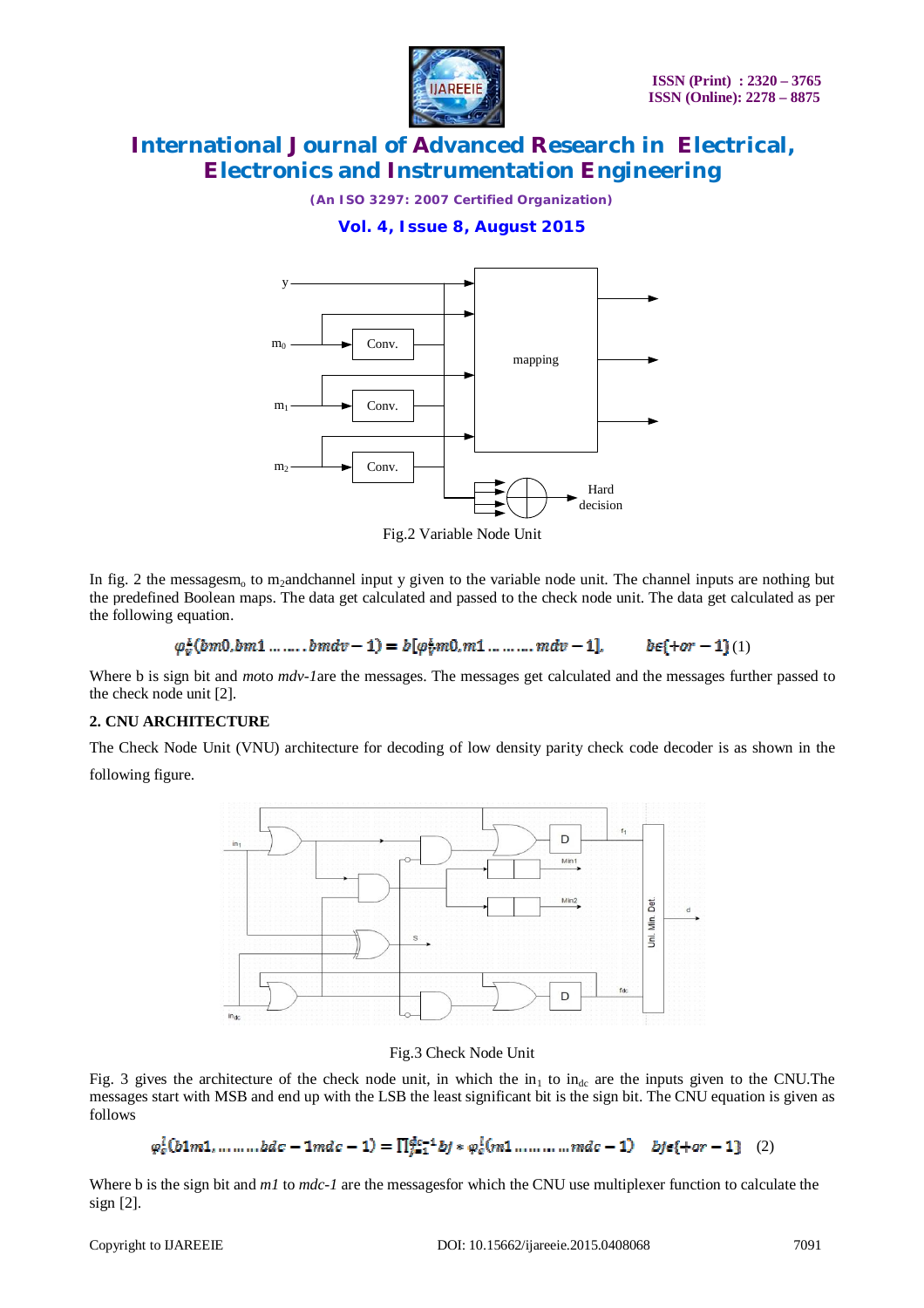

*(An ISO 3297: 2007 Certified Organization)*

#### **Vol. 4, Issue 8, August 2015**

#### **IV.SYSTEM FLOW**

In the flow chart how the FAID decoding process can be carried is explained. The channel information is given for further processing it is nothing but the predefined Boolean maps along with the message bits. This data first provided to the variable node unit. After the data converted to the serial form and passed to the calculation block. The calculated data further provided to the check node unit in which the min value and the sign of the data get calculated and again the reverse calculation is done. The serial data get converted to the parallel form and passed to the variable node unit. This procedure continues until we get the desired value.



Fig. 4 Flow Chart

#### **V. RESULT AND DISCUSSION**

The implemented system is compared with the various previous methods in terms of area, memory and delay. The area is considered in terms of utilization of LUTs, gate count and slices. The delay is compared on the basis of gate delay or path delay. It is observed that the system requires lesser area than the other decoders in terms of LUTs, gate count and slices.

| Logic utilization                         | <b>Used</b> | <b>Available</b> | <b>Utilization</b> |
|-------------------------------------------|-------------|------------------|--------------------|
| Number of slice Flip Flops                | 385         | 7168             | 5%                 |
| Number of 4 input LUTs                    | 249         | 7168             | 3%                 |
| <b>Logic Distribution</b>                 |             |                  |                    |
| Number of occupied slices                 | 311         | 3584             | 8%                 |
| Number of slices containing related logic | 311         | 311              | 100%               |
| <b>Total number of 4 input LUTs</b>       | 249         | 7168             | 3%                 |
| Number of bonded IOBs                     | 137         | 141              | 97%                |
| IOB flip flops                            | 99          |                  |                    |
| Number of GCLKS                           |             | 8                | 12%                |
| Total equivalent gate count for design    | 5954        |                  |                    |

| <b>Table.1 Logic Utilization Summary of FAID</b> |  |  |  |
|--------------------------------------------------|--|--|--|
|--------------------------------------------------|--|--|--|